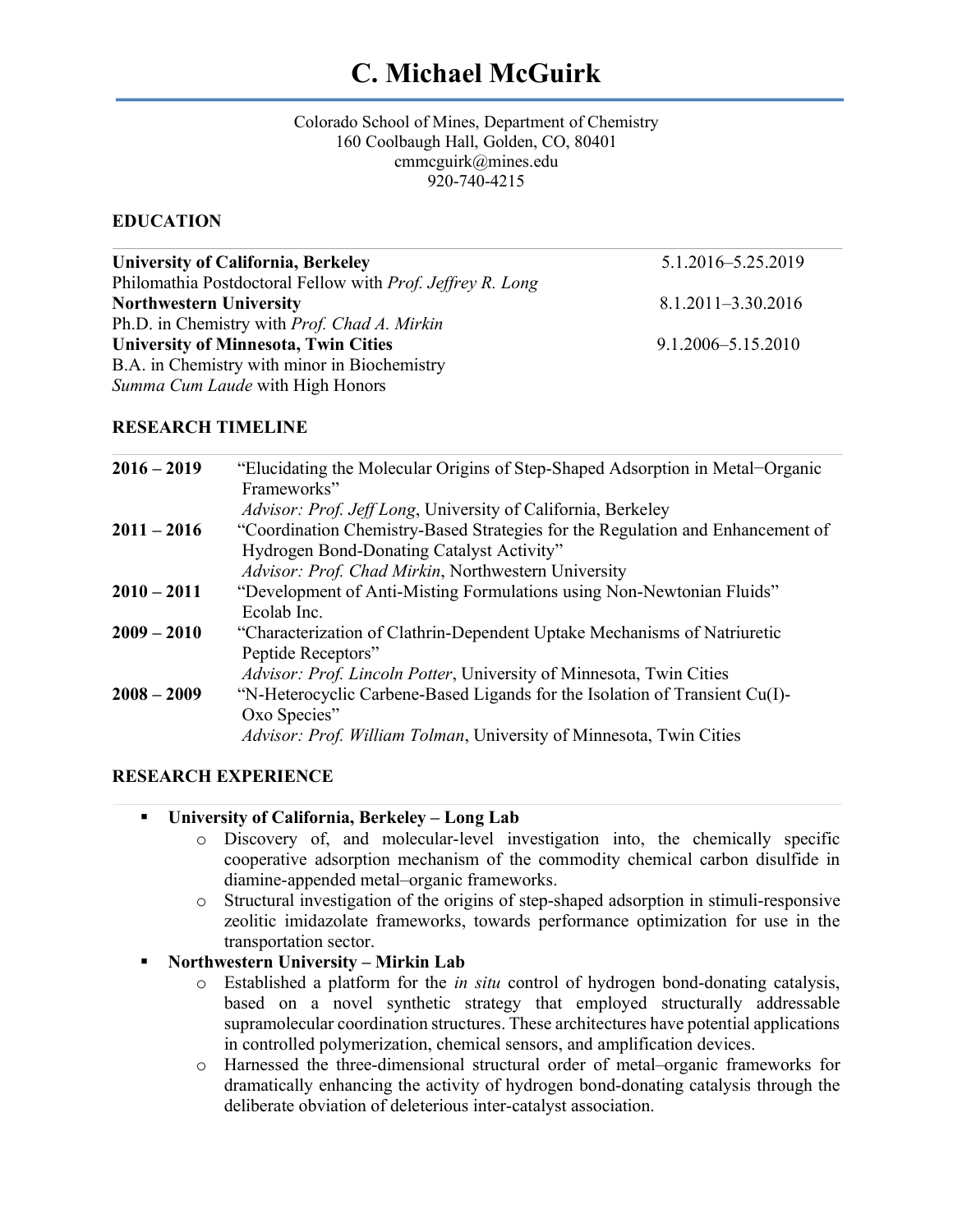### **PRIMARY AUTHOR PUBLICATIONS**

- 1. **McGuirk, C. M.**; Runčevski, T.; Oktawiec, J.; Turkiewicz, A.; Taylor, M.; Long, J. R. Influence of Metal Substitution on the Pressure-Induced Phase Change in Flexible Zeolitic Imidazolate Frameworks. *J. Am. Chem. Soc*. **2018***, 140*, 15924.
- 2. **McGuirk, C. M.**; Siegelman, R. L.; Drisdell, W. S.; Runčevski, T.; Milner, P. J.; Oktawiec, J.; Wan, L. F.; Su, G. M.; Jiang, H. Z. H.; Reed, D. A.; Gonzalez, M. I.; Prendergast, D.; Long, J. R. Cooperative Adsorption of Carbon Disulfide in Diamine-Appended Metal–Organic Frameworks. *Nat. Commun.* **2018**, *9,* 5133.
- 3. **McGuirk, C. M.**; Mendez-Arroyo, J.; d'Aquino, A. I.; Stern, C. L.; Mirkin, C. A. A Concerted Two-Prong Approach to the *in Situ* Allosteric Regulation of Bifunctional Catalysis. *Chem. Sci.*  **2016**, *7*, 6674.
- 4. **McGuirk, C. M.**; Katz, M. J.; Stern, C. L.; Sarjeant, A. A.; Hupp, J. T.; Farha, O. K.; Mirkin C. A. Turning on Catalysis: Incorporation of a Hydrogen Bond Donating Squaramide Moiety into a Zr-Metal-Organic Framework. *J. Am. Chem. Soc.* **2015**, *137*, 919.
- 5. **McGuirk, C. M.**; Mendez-Arroyo, J.; Lifschitz, A. M.; Mirkin, C. A. Allosteric Regulation of Supramolecular Oligomerization and Catalytic Activity via Coordination-Based Control of Competitive Hydrogen Bonding Events. *J. Am. Chem. Soc.* **2014,** *136*, 16594.
- 6. **McGuirk, C. M.**; Stern, C. L.; Mirkin, C. A. Small Molecule Regulation of Self-Association and Catalytic Activity in a Supramolecular Coordination Complex. *J. Am. Chem. Soc.* **2014**, *136*, 4689.

# **SECONDARY AUTHOR PUBLICATIONS**

- 1. Wang, S.; **McGuirk, C. M.**; d'Aquino, A. I.; Mason, J. A.; Mirkin, C. A. Metal-Organic Framework Nanoparticles. *Adv. Mater.* **2018**, *30,* 1800202.
- 2. d'Aquino, A. I.; Cheng, H. F.; Barroso-Flores, J.; Kean, Z. S.; Mendez-Arroyo, J.; **McGuirk, C. M.**; Mirkin, C. A. An Allosterically Regulated, Four-State Macrocycle. *Inorg. Chem.* **2018**, *57*, 3568.
- 3. Wang, S.; **McGuirk, C. M.**; Ross, M. B.; Wang, S.; Chen, P.; Xing, H.; Liu, Y.; Mirkin C. A. General and Direct Method for Preparing Oligonucleotide-Functionalized Metal−Organic Framework Nanoparticles. *J. Am. Chem. Soc.* **2017**, *139*, 9827.
- 4. Shahjamali, M. M.; Zhou, Y.; Zaraee, N.; Xue, C.; Wu, J.; Large, N.; **McGuirk, C. M.**; Boey, F.; Dravid, V.; Schatz, G. C.; Mirkin, C. A. Ag-Ag<sub>2</sub>S Hybrid Nanoprisms: Structural vs. Plasmonic Evolution. *ACS Nano* **2016**, *10*, 5362.
- 5. Lifschitz, A. M.; Young, R. M.; Mendez-Arroyo, J.; **McGuirk, C. M.**; Wasielewski, M. R.; Mirkin, C. A. Cooperative Electronic- and Structural-Regulation in a Bioinspired Allosteric Photoredox Catalyst. *Inorg. Chem.* **2016,** *55*, 8301.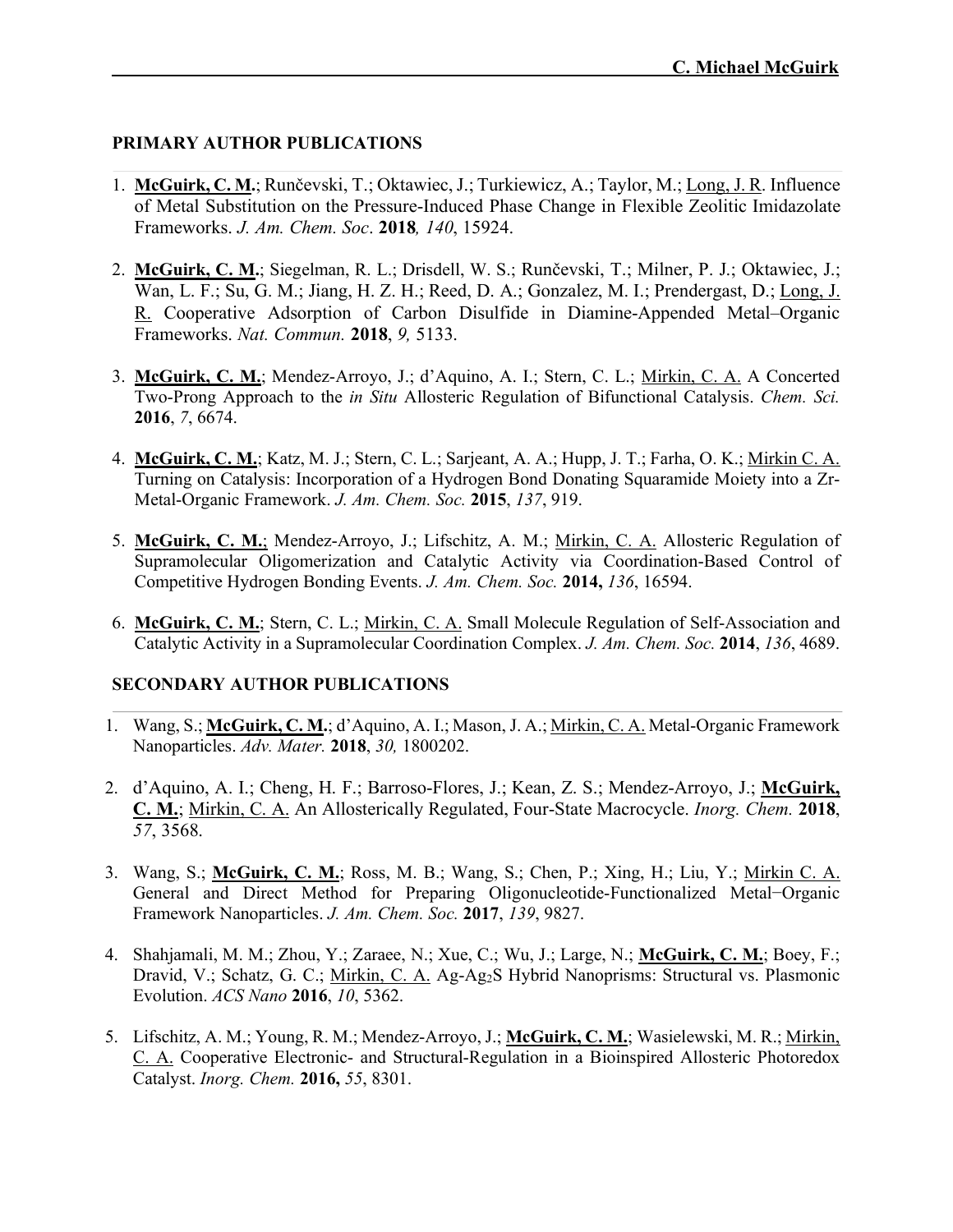- 6. Wang, S.; Morris, W.; Liu, Y.; **McGuirk, C. M.**; Zhou, Y.; Hupp, J. T.; Farha, O. K.; Mirkin, C. A. Surface-Specific Functionalization of Nanoscale Metal-Organic Frameworks. *Angew. Chem. Int. Ed.* **2015**, *54*, 14738.
- 7. Lifschitz, A. M.; Rosen, M. S.; **McGuirk, C. M.**; Mirkin, C. A. Allosteric Supramolecular Coordination Constructs. *J. Am. Chem. Soc.* **2015**, *137*, 7252.
- 8. Lifschitz, A. M.; Young, R. M.; Mendez-Arroyo, J.; Stern, C. L.; **McGuirk, C. M.**; Wasielewski, M. R.; Mirkin, C. A. An Allosteric Photoredox Catalyst Inspired by Photosynthetic Machinery. *Nat. Comm.* **2015**, *6*, 6541.
- 9. Lifschitz, A. M.; Young, R. M.; Mendez-Arroyo, J.; Roznyatovskiy, V. V.; **McGuirk, C. M.;** Wasielewski, M. R.; Mirkin, C. A. Chemically Regulating Rh(I)-Bodipy Photoredox Switches. *Chem. Comm*. **2014**, *50*, 6850.
- 10. Kennedy, R. D.; Machan, C. W.; **McGuirk, C. M.**; Rosen, M. S.; Stern, C. L.; Sarjeant, A. A.; Mirkin, C. A. General Strategy for the Synthesis of Rigid Weak-Link Approach Platinum(II) Complexes: Tweezers, Triple-Layer Complexes, and Macrocyles. *Inorg. Chem.* **2013**, *52*, 5876.
- 11. Dickey, D. M.; Barbieri, K. A.; **McGuirk, C. M.;** Potter, L. R. Arg 13 of B-Type Natriuretic Peptide Reciprocally Modulates Binding to Guanylyl Cyclase but not Clearance Receptors*. Mol. Pharmacol.* **2010**, *78*, 431.

# **PATENTS**

- 1. Hodge, C. A.; **McGuirk, C. M.**; Blattner, A. R.; Notermann, C. L. Sprayable Aqueous Chlorine-Based Cleaning Compositions with Reduced Misting. PCT Int. Appl., WO 2015123324 A1 20150820, **2015**.
- 2. Hodge, C. A.; **McGuirk, C. M.**; Levitt, M. D.; Larson, D.; Kiesel, E.; Blattner, A. R. Development of Extensional Viscosity for Reduced Atomization for Diluted Concentrate Sprayer Applications. PCT Int. Appl., WO 2013043699 A2 20130328, **2013**.
- 3. Hodge, C. A.; Blattner, A. R.; Kohnke, T. J.; Levitt, M. D.; Marquardt, J. E.; **McGuirk, C. M.**; Silvernail, C. M.; Larson, D. Bio-Based Glass Cleaner and Forming Use Solution. U.S. Pat. Appl. Publ. 20130255719 A1 20131003, **2013**.

#### **LEADERSHIP AND OUTREACH**

#### **2018– Current Skype a Scientist Participant**

Hold question and answer sessions about my research and science in general with  $11<sup>th</sup>$  and  $12<sup>th</sup>$  grade classes at Hawaii Technology Academy through Skype video chat.

#### **2014– 2016 Phi Lambda Upsilon (PLU), Student Advocacy Chair**

- The inaugural holder of a new position at NU that I created designed to be a departmentally recognized voice and resource for individual students having problems with any aspect of graduate school, both professional and personal.
- **2014 – 2016 Basolo, Ibers, Pearson (B.I.P.) Student Seminar Leader**